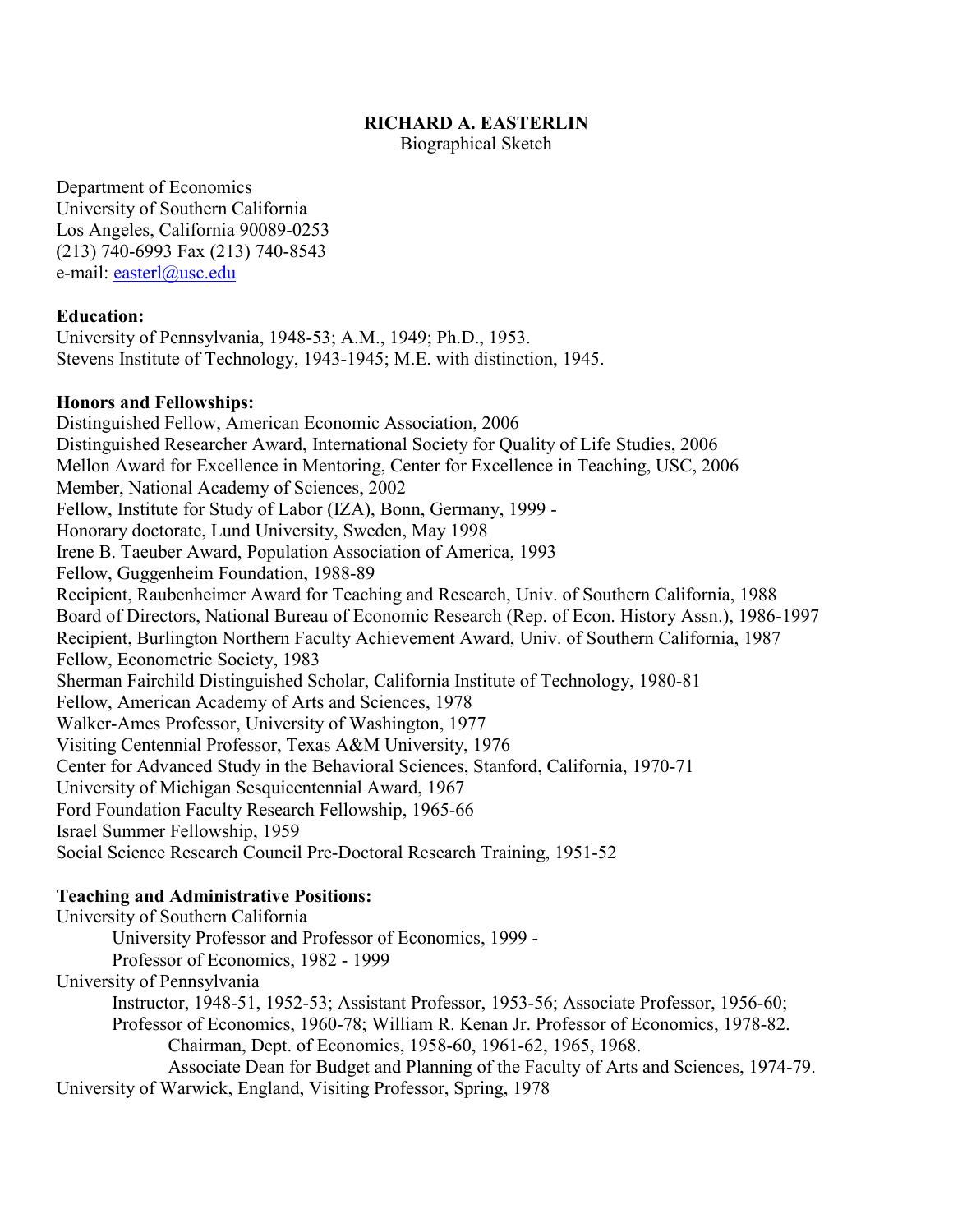Stanford University, Visiting Professor of Economics, 1960-61

#### **Research Positions:**

National Bureau of Economic Research Member, Research Staff, 1956-66; Research Associate, 1955-56 University of Pennsylvania Research Associate, Study of Population Redistribution and Economic Growth, 1953-55

# **Professional Organizations and Activities:**

Western Economic Association International (Vice-President 2008-2009)

Economic History Association (Vice-President, 1971-72; President, 1979-80; Member,

Council on Research in Economic History, Editorial Board, Journal of Economic History, 1965- 70, 1974-79).

Population Association of America (Board of Directors, 1964-65, 1969-72; 1979; Second Vice-President, 1973-74; President, 1978; Editorial Consultant, Demography, 1965-67; Nominating Committee, 1973-74, 1979-80, Taeuber Award Selection Committee, Chairman, 1997).

American Economic Association (Board of Editors, American Economic Review, 1965-67; Journal of Economic Literature, 1968-70, Nominating Committee 1998)

International Society for Quality of Life Studies, Board of Directors, 2003 – Vice President, 2004 -

## **Publications**

### **Books and Reports**

The Reluctant Economist: Perspectives on Economics, Economic History, and Demography, New York: Cambridge University Press, 2004.

Editor, Happiness in Economics, Edward Elgar, 2002.

Editor, Special Issue of Journal of Economic Behavior and Organization on "Subjective Well-Being and Economic Analysis," vol. 45, no. 3, July, 2001.

Growth Triumphant: The Twenty-first Century in Historical Perspective, Ann Arbor, MI: University of Michigan Press, 1996 (French edition, Nouveaux Horizons, Paris, 2000; Swedish edition, SNS Forlag, Stockholm, 2001).

Birth and Fortune: The Impact of Numbers on Personal Welfare, 2nd edition, Chicago: University of Chicago Press, 1987. First edition, Basic Books, 1980.

The Fertility Revolution: A Supply-Demand Analysis, (with Eileen M. Crimmins) Chicago: University of Chicago Press, 1985.

Immigration, (with D. Ward, W.S. Bernard, and R. Ueda), Cambridge: Belknap Press, 1982. Exploratory Study of the `Synthesis Framework' of Fertility Determination with WFS Core

Questionnaire Data, (with Eileen M. Crimmins), WFS Scientific Reports, No. 40, London: World Fertility Survey, 1982.

 Population and Economic Change in Developing Countries (editor), Chicago: University of Chicago Press for NBER, 1980.

American Economic Growth: An Economist's History of the United States (edited with Lance E. Davis, and William N. Parker) New York: Harper and Row, 1972.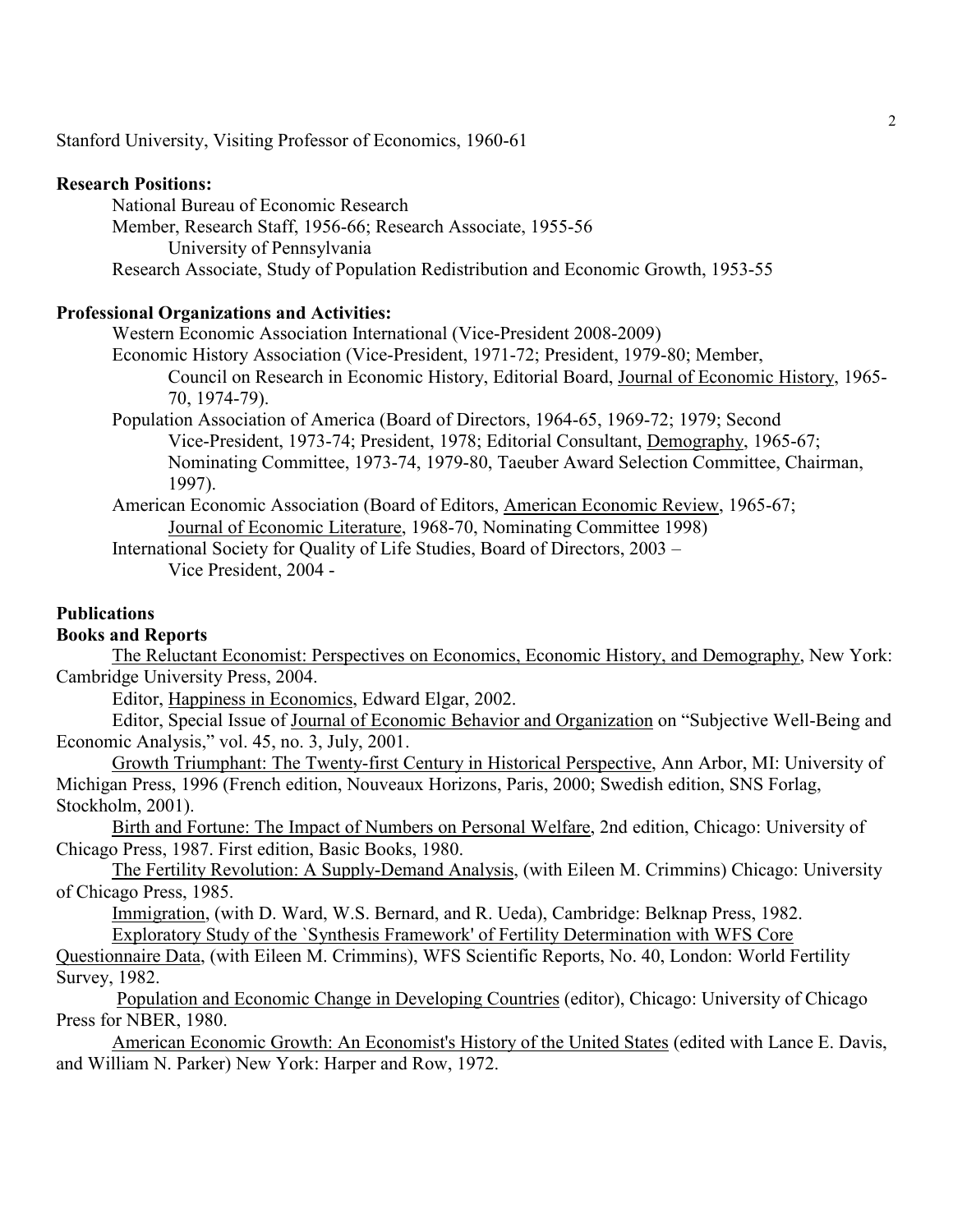An Evaluation of the Family Planning Programme of the Government of India (co-author), prepared for the Government of India by a United Nations Advisory Mission, Report No. TAO/IND/50 (24 November), United Nations Department of Economic and Social Affairs, 1969.

Population, Labor Force, and Long Swings in Economic Growth: The American Experience, New York: Columbia University Press, 1968.

 The American Baby Boom in Historical Perspective, New York: National Bureau of Economic Research, Occasional Paper 79, 1962. Also published without App. C in American Economic Review, LI:5, December 1961, 869-911.

Population Redistribution and Economic Growth, United States, 1890-1950, V. I and II (with S. Kuznets, D.S. Thomas, E.S. Lee, A.R. Miller, and C.P. Brainerd), Philadelphia: American Philosophical Society, 1957, 1960.

The National Economic Accounts of the United States: Review, Appraisal, and Recommendation, a report to the Office of Statistical Standards, Bureau of the Budget, prepared by the National Accounts Review Committee of the National Bureau of Economic Research, Washington, D.C.: Government Printing Office, 1957 (with other members of the National Accounts Review Committee.

# **Articles**

 "Happiness and Growth the World Over: Time Series Evidence on the Happiness-Income Paradox" (with Laura Angelescu), IZA Discussion Paper No. 4060, 2009. Available at http://ftp.iza.org/dp4060.pdf.

 "Happiness and Economic Growth: Does the Cross Section Predict Time Trends? Evidence from Developing Countries" (with Onnicha Sawangfa), IZA Discussion Paper No. 4000, 2009. Available at http://ftp.iza.org/dp4000.pdf.

"Lost in Transition: Life Satisfaction on the Road to Capitalism," Journal of Economic Behavior and Organization, (forthcoming 2009).

 "Life satisfaction and economic conditions in East and West Germany pre- and post-unification", Journal of Economic Behavior & Organization, 2008, 68:3-4, 433-444.

 "Aspirations, Attainments, and Satisfaction: Life Cycle Differences Between American Women and Men", Journal of Happiness Studies, 2008, 9:4, 601-619.

 "Introduction," in Elwood Carlson, The Lucky Few: Between the Greatest Generation and the Baby Boom, Springer, 2008, xvii-xx.

"The Escalation of Material Goals: Fingering the Wrong Culprit", Psychological Inquiry, 2007, 18:1, 31-33.

"Life Cycle Happiness and Its Sources: Intersections of Psychology, Economics and Demography", Journal of Economic Psychology, 2006, 27:4, 463-482.

"Happily Ever After? Marriage, Divorce, and Happiness in Germany" (with Anke C Zimmermann), Population and Development Review, 2006, 32:3, 511-528.

 "The Quality-of-Life (QOL) Research Movement: Past, Present, and Future," (with M. Joseph Sirgy, Alex C. Michalos, Abbott L. Ferriss, Donald Patrick and William Pavot), Social Indicators Research, 2006, 76:3, 343-466.

 "Building a Better Theory of Well-Being"in Luigino Bruni and Pier Luigi Porta (eds.), Economics & Happiness: Framing the Analysis, New York: Oxford University Press, 2006, 29-64.

 "Feeding the Illusion of Growth and Happiness: A Reply to Hagerty and Veenhoven," Social Indicators Research, 2005, 74:3, 429 – 443.

"A Puzzle for Adaptive Theory," Journal of Economic Behavior and Organization, 2005, 56: 4, 513- 521.

"Diminishing Marginal Utility of Income? Caveat Emptor," Social Indicators Research, 2005, 70:3, 243- 255.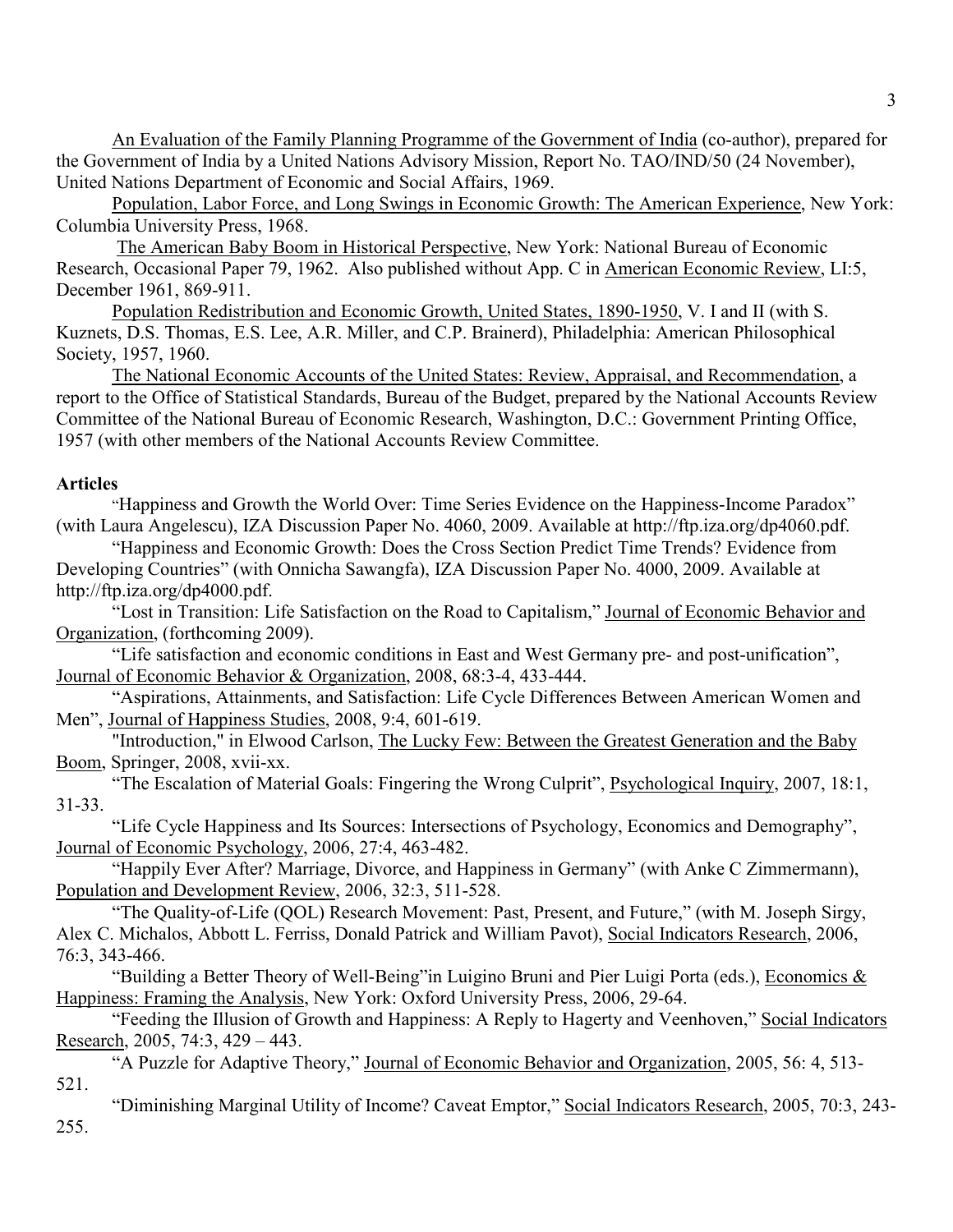"The Story of a Reluctant Economist" in Michael Szenberg and Lall Ramrattan (eds.), Reflections of Eminent Economists. Cheltenham, UK: Edward Elgar, 2004.

"The Economics of Happiness," Daedalus, 2004, 133, Issue 2 - on happines, 26 - 33.

"Life Satisfaction: Can We Produce It?" in Wolfgang Glatzer, Susanne von Below, Matthias Stoffregen (eds.), Challenges for Quality of Life in the Contemporary World, Netherlands: Kluwer Academic Publishers, 2004, 347-357.

 "Explaining Happiness," Proceedings of the National Academy of Sciences, 100:19, September 16, 2003, 11176-11183.

"Happiness of Women and Men in Later Life: Nature, Determinants, and Prospects," in M. Joseph Sirgy, Don Rahtz, and A.Coskin Samli, eds., Advances in Quality-of-Life Theory and Research. Dordrecht, The Netherlands: Kluwer Academic Publishers, 2003, 13-26.

"Living Standards," in Joel Mokyr, ed., Oxford Encyclopedia of Economic History, Vol. 3, Oxford University Press, 2003.

 "Baby Boom," in Joel Mokyr, ed., Oxford Encyclopedia of Economic History, Vol. 1, Oxford University Press, 2003.

"Is Reported Happiness Five Years Ago Comparable to Present Happiness? A Cautionary Note," Journal of Happiness Studies, 2002, 3, 193-198.

"The Income-Happiness Relationship," in Wolfgang Glatzer, ed., Rich and Poor: Disparities, Perceptions, Concomitants. Boston: Kluwer Academic, 2002, pp. 157-175.

"Income and Happiness: Towards a Unified Theory," The Economic Journal, 111:473 July 2001, 465- 484.

"Life Cycle Welfare: Trends and Differences," Journal of Happiness Studies, 2, 2001, 1-12.

"Life Cycle Welfare: Evidence and Conjecture," The Journal of Socio-Economics, 30:1, 2001, 31-61.

"The Worldwide Standard of Living Since 1800," Journal of Economic Perspectives, 14:1, Winter 2000, 7-26.

"The Globalization of Human Development," Annals of the American Academy of Arts and Sciences, 570, July 2000, 32-48.

"Growth and Composition of the American Population in the Twentieth Century," in Michael R. Haines and Richard H. Steckel (eds.), A Population History of North America, Cambridge: Cambridge University Press, 2000, 631-675.

 "What Goals Motivate Individual Behavior?" (with Eileen M. Crimmins) in K. Warner Schaie and John Hendricks (eds.), The Evolution of the Aging Self, New York: Springer Publishing Co., 2000, 159-168.

"Locational Restructuring and Financial Crisis," Structural Change and Economic Dynamics 11, 2000, 129-138.

"How Beneficient is the Market? A Look at the Modern History of Mortality," European Review of Economic History, December, 1999, 3:3, 257-294.

"When Flat Lines are Remarkable: An Essay in Honour of Dirk van de Kaa," in Anton Kuijsten, Henk de Gans, and Henk de Feijter (eds.), The Joy of Demography ... and Other Disciplines: Essays in Honor of Dirk van de Kaa, Amsterdam, The Netherlands: Thela Thesis, 1999, 369-377.

"Income and Subjective Well-Being over the Life Cycle," (with Christine M. Schaeffer) in Carol D. Ryff and Victor W. Marshall, eds., The Self and Society in Aging Processes, New York: Springer, 1999, 279- 302.

"Materialist and Postmaterialist Values: A Comment" (with Eileen M. Crimmins) in Terry Nichols Clark and Michael Rempol, eds., Citizen Politics in Post Industrial Societies, Westview Press, 1997, 81-83.

"The Young Are Becoming More Materialistic" (with Eileen M. Crimmins) in Terry Nichols Clark and Michael Rempol, eds., Citizen Politics in Post Industrial Societies, Westview Press, 1997, 67-77.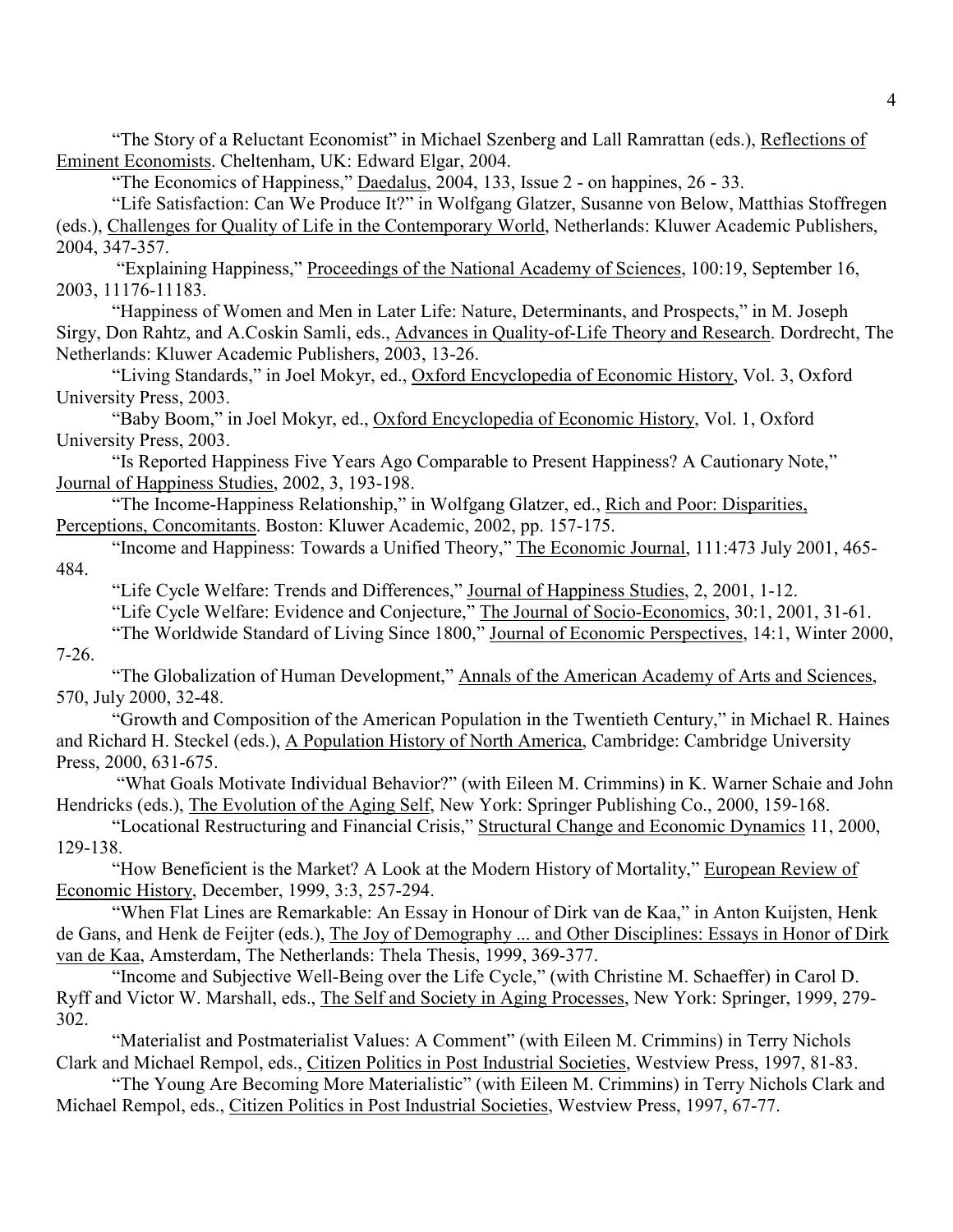"Mortality Reduction in East Asia and Latin America: An International Perspective" in James W. McGuire, ed., Rethinking Development in East Asia and Latin America, Pacific Council on International Policy, December 1997, 58-63.

"Twentieth Century American Population Growth," in Engerman, Stanley and Robert E. Gallman (eds.), The Cambridge Economic History of the United States, Vol. III. The Twentieth Century, New York: Cambridge University Press, 1999.

"The Story of a Reluctant Economist," The American Economist, 41:2 (Fall), 1997, 1-11.

"Fertility and Fertility Research: Where Are They Going?" A Comment on the Macunovich Paper," in Paul L. Menchik (ed.), Household and Family Economics, Boston: Kluwer Academic Publishers, 1996, 151- 157.

"Is Economic Growth the Engine Driving Improved Life Expectancy?" Newsletters of the Cliometric Society, 10:3 (October), 1995, 31-33.

"Industrial Revolution and Mortality Revolution: Two of a Kind?" Journal of Evolutionary Economics, 5:4, 1995, 393-408.

"Preferences and Prices in Choice of Career: The Switch to Business, 1972-87," Journal of Economic Behavior and Organization, 27:1 (June), 1995, 1-34.

"Will Raising the Incomes of All Increase the Happiness of All?" Journal of Economic Behavior and Organization, 27:1 (June), 1995, 35-48. Excerpted in Neva R. Goodwin, Frank Ackerman, and David Kiron, eds., The Consumer Society, Washington, D.C.: Island Press, 1997, 25-27.

"Economic and Social Implications of Demographic Patterns," Handbook of Aging and the Social Sciences, fourth edition, San Diego: Academic Press, 1995, 73-93.

"Echoes of the Baby Boom and Bust: Recent Changes in Intergenerational Living Arrangements of Elderly Widows in the U.S." (with Eileen M. Crimmins, Christine Macdonald and Diane J. Macunovich), Demography, 32:1 (February), 1995, 17-28.

"When Demography is Destiny: The Census Bureau's Population Projections," in Policy Responses to Demographic Aging: The Implications of Population Aging, National Academy on Aging, Wash.D.C., 1995.

"The Birth Dearth, Aging, and the Economy," in Asefa, Sisay and Wei-Chiao Huang (eds.), Human Capital and Economic Development, Kalamazoo, MI: W.E. Upjohn Institute, 1994, 11-34.

"Will American Baby Boomers Be Less Well Off Than Their Parents? Income, Wealth, and Family Circumstances over the Life Cycle," (with Christine M. Schaeffer and Diane J. Macunovich), Population and Development Review, 19:3 (September), 1993, 497-522.

"Economic Status of Young and Old in the Working Age Population, 1964 and 1987" (with Eileen M. Crimmins and Diane J. Macunovich), in Vern L. Bengtson and W. Andrew Achenbaum, eds., The Changing Contract Across Generations, New York: Aldine DeGruyter, 1993.

"Demographic Research and Demographic Policy," in International for the Scientific Study of Popuation, Proceedings of the Montreal Conference, Montreal, September, 1993.

"Should Economists Be Dependent on Official Fertility Projections?" Challenge, July-Aug., 1992, 51-

53.

"The Economic Impact of Prospective Population Changes in Advanced Industrial Countries: An Historical Perspective," Journal of Gerontology: Social Sciences, 46:6 (November), 1991, S299-S309.

"Private Materialism, Personal Self-Fulfillment, Family Life, and Public Interest: The Nature, Effects, and Causes of Recent Changes in the Values of American Youth," (with Eileen M. Crimmins), Public Opinion Quarterly, 55, 1991, 499-533.

"Preference Changes Among American Youth: Family, Work, and Goods Aspirations, 1976-86," (with Eileen M. Crimmins and Yasuhiko Saito), Population and Development Review, 17:1 (March), 1991, 115-133.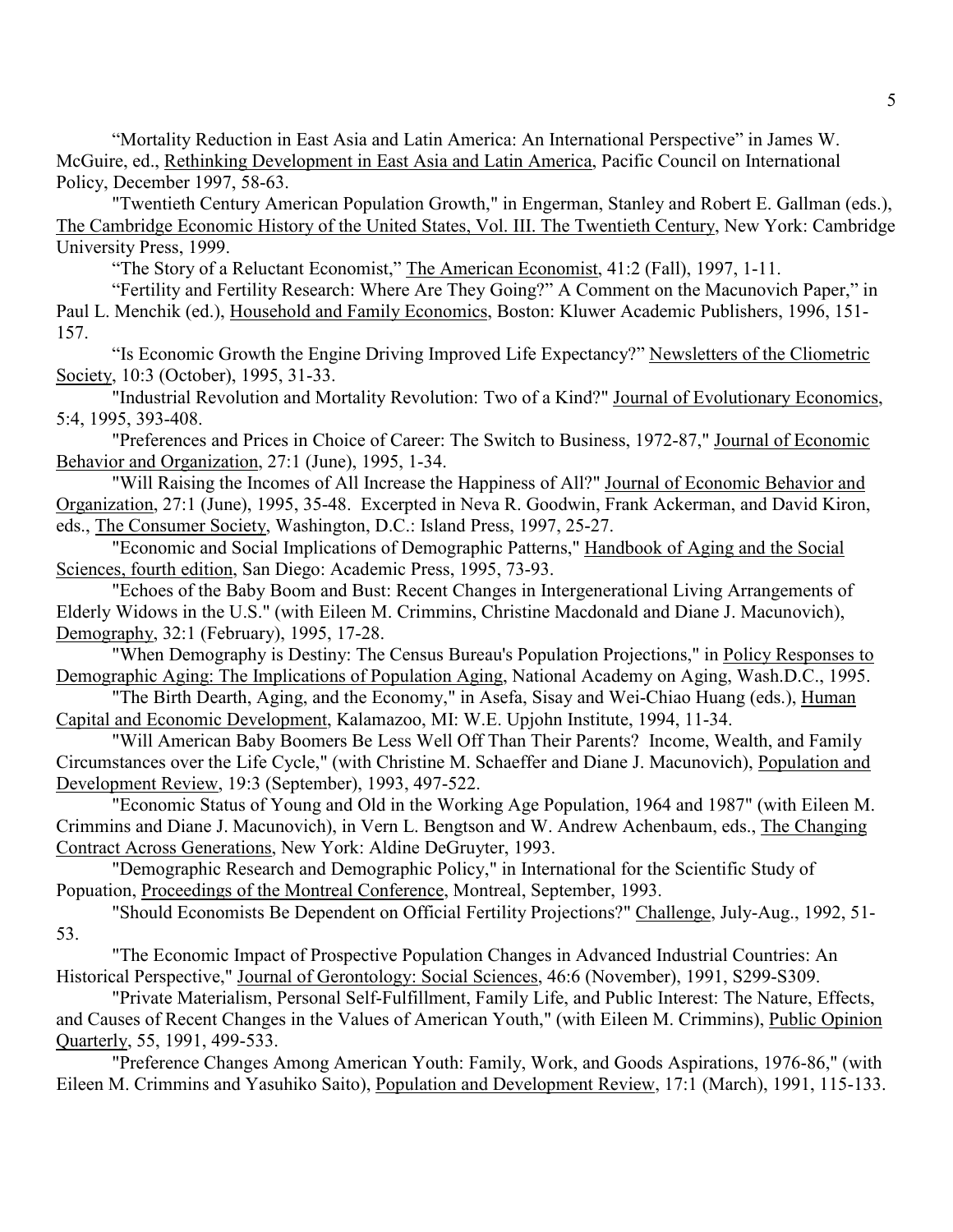"How Parents Have Coped: The Effect of Life Cycle Demographic Decisions on the Economic Status of Pre-School Age Children, 1964-1987," (with Diane J. Macunovich), Population and Development Review, June, 1990, 299-323.

"How Have American Baby Boomers Fared? Earnings and Economic Well-Being of Young Adults, 1964-87," (with Christine Macdonald and Diane J. Macunovich), Journal of Population Economics, 3, 1990, 277-290.

"Retirement Prospects of the Baby Boom Generation: A Different Perspective," (with Christine Macdonald and Diane J. Macunovich), The Gerontologist, 30:6, December, 1990, 776-783.

"Demography is Not Destiny in Higher Education," in Arthur Levine and Associates, Shaping Higher Education's Future, Demographic Realities and Opportunities, 1990-2000, San Francisco: Jossey-Bass, 1989. "Recent C

"The Demand for Family Planning: A New Approach," (with K. Wongboonsin and M.A. Ahmed), Studies in Family Planning, 19:5, Sept./Oct., 1988, 257-269.

"Application of Granger-Sims Causality Tests to Monthly Fertility Data, 1958-1984," (with D.J. Macunovich), Journal of Population Economics, 1, 1988, 171-188.

"Determinants of Fertility Control in Egypt, 1979-80," (with E.M. Crimmins and I.K. Taha) in A.M. Hallouda, S.M. Farid, and S. Cochrane (eds.), Egypt: Demographic Responses to Modernization, Cairo: Central Agency for Public Mobilisation and Statistics, 1988. Also published as World Bank Technical Paper No. 87-9.

"The Impact of Modernization on the Motivation for Fertility Control, Egypt, 1979-80," (with E.M. Crimmins, M.A. Ahmed, S.M. Soliman), in A.M. Hallouda, S.M. Farid, and S. Cochrane (eds.), Egypt: Demographic Responses to Modernization, Cairo: Central Agency for Public Mobilisation and Statistics, 1988. Also published as World Bank Technical Paper No. 87-10.

"The New Age Structure of Poverty in America: Permanent or Transient?" Population and Development Review, 13:2, June, 1987, 195-208.

"Easterlin Hypothesis," in Eatwell, John, Murray Milgate and Peter Newman, eds., The New Palgrave, A Dictionary of Economics, New York: The Stockton Press, 1987, 1-4.

"Fertility," in Eatwell, John, Murray Milgate and Peter Newman, eds., The New Palgrave, A Dictionary of Economics, New York: The Stockton Press, 1987, 302-308.

"Economic Preconceptions and Demographic Research: A Comment," Population and Development Review, 12:3 (September 1986), 517-528.

"Changes in Labor Force Participation of Persons 55 and Over Since World War II: Their Nature and Causes," (with Eileen M. Crimmins and Lee Ohanian), in Pauline K. Robinson, Judy Livingston and James E. Birren, eds., Aging and Technological Advances, New York: Plenum Press, 1985.

"The Estimation of Natural Fertility: A Micro Approach," (with Eileen M. Crimmins), Social Biology, 31:1-2, (1984) 160-170.

"Factors Affecting Fertility Control in India: A Cross-Sectional Study" (with K. Srinivasan, Shireen J. Jejeebhoy and Eileen M. Crimmins), Population and Development Review, 10:2 (June 1984), 273-296.

 "New Perspectives on the Demographic Transition: A Theoretical and Empirical Analysis of an Indian State, 1951-1975," (with Eileen M. Crimmins, Shireen J. Jejeebhoy and K. Srinivasan), Economic Development and Cultural Change, 32:2 (January 1984), 227-253.

"Reply to Rutten and Higgs," Research in Population Economics, 5 (1984), 213-215.

"Determinants of Fertility Control in Egypt, 1979-80," (with Eileen M. Crimmins and Ibrahim Khodair), Washington, D.C.: The World Bank, 1984.

"Analysis of WFS Data in a Socio-Economic `Synthesis' Framework," (with Eileen M. Crimmins), International Population Conference, Manila 1981, 5 Liege, Belgium: International Union for the Scientific Study of Population, 1983.

"Modernization and Fertility: A Critical Essay," in R.A. Bulatao and R.D. Lee, eds., Determinants of Fertility in Developing Countries, 2, New York: Academic Press, 1983, 562-586.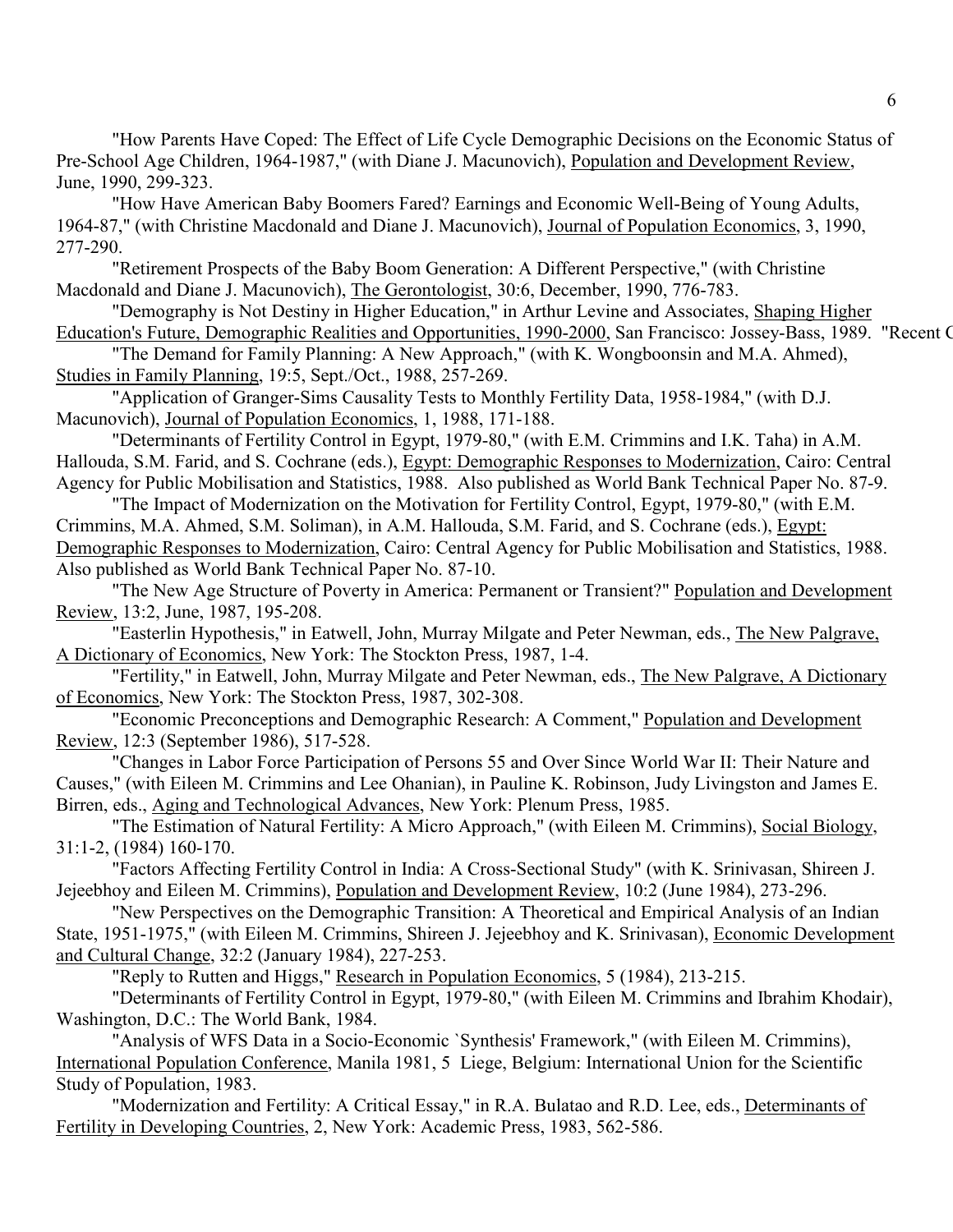"The Impact of Demographic Factors on the Family Environment of Children, 1940-1995," in Richard R. Nelson and Felicity Skidmore, eds., American Families and the Economy, Washington, D.C.: National Academy Press, 1983.

"Birth History, Age Structure, and Post World War II Fertility in Ten Developed Countries: An Exploratory Empirical Analysis" (with Marc A. Artzrouni), Genus, XXXVIII:3-4, Sept.-Dec., 1982, 81-99.

"The Changing Circumstances of Child-Rearing," Journal of Communication, 32:3, Summer,1982, 86- 98.

"Discussion," World Fertility Survey Conference 1980, Record of Proceedings, 2, London: World Fertility Survey, 1982.

"The Outlook for Higher Education: A Cohort Size Model of Enrollment of the College Age Population, 1948-2000" (with D. Ahlburg and E. Crimmins), Review of Public Use, October 1981, 211-227.

"Educational Attainment by Sex and Age, 1980-2000," Review of Public Data Use, 9, 1981, 323-329. "Why Isn "American Population Since 1940," in Martin Feldstein, ed., The American Economy in Transition,

Chicago: University of Chicago Press for the National Bureau of Economic Research, 1981. "Fertility and Development," Population Bulletin of ECWA, 18, June 1980, 5-40.

"Immigration: Economic and Social Characteristics" in Stephan Thernstrom, ed., The Harvard Encyclopedia of American Ethnic Groups, Cambridge: Harvard University Press, 1980.

"Introduction," in Richard A. Easterlin, ed., Population and Economic Change in Developing Countries, Chicago: University of Chicago Press for NBER, 1980, 1-4.

"Toward a More General Economic Model of Fertility Determination: Endogenous Preferences and Natural Fertility" (joint paper with Robert A. Pollak and Michael L. Wachter), in Richard A. Easterlin, ed., Population and Economic Change in Developing Countries, Chicago: University of Chicago Press for NBER, 1980, 81-140.

"Homicide and Fertility Rates in the United States: A Comment," (with Morton Owen Schapiro), Social Biology, 26 (Winter) 1979, 341-343.

"Population," in Glenn Porter, ed., Encyclopedia of American Economic History, vol. I, New York: Charles Scribner's Sons, 1978, 167-82.

"Comment," in International Union for the Scientific Study of Population, International Population Conference, Mexico, 1977, Liege, Belgium: IUSSP, 1978, 137-140.

"A Model of Rural Population Growth in the American North," in Faculty of Social Sciences, ed., The Landon Report: Interdisciplinary Studies of the Historical Evolution of Southwestern Ontario, Second Annual Report, 1977-78, London, Canada: The University of Western Ontario, 1978, 165-207.

"The Economics and Sociology of Fertility: A Synthesis," in Charles Tilly, ed., Historical Studies of Changing Fertility, Princeton: Princeton University Press, 1978, 57-133.

"New Directions for the Economics of Fertility," in Milton Yinger, ed., Major Social Issues, New York: The Free Press, 1978, 310-317.

"What Will 1984 Be Like? Socioeconomic Implications of the Recent Twists in Age Structure," Demography 15:4, November 1978, 397-432.

"Fertility and Female Labor Force Participation in the United States: Recent Changes and Future Prospects," in International Union for the Scientific Study of Population, Proceedings of the Conference on "Economic and Demographic Change: Issues for the 1980's," Helsinki, 1978, V. 3, Liege, Belgium: IUSSP, 1978, 71-86.

"The Changing Impact of Population Swings on the American Economy" (with Michael L. Wachter and Susan M. Wachter), Proceedings of the American Philosophical Society, 122:3, June 1978, 119-130.

"Demographic Influences on Economic Stability: The United States Experience" (with Michael L. Wachter and Susan M. Wachter), Population and Development, 4:1 (March), 1978, 1-21.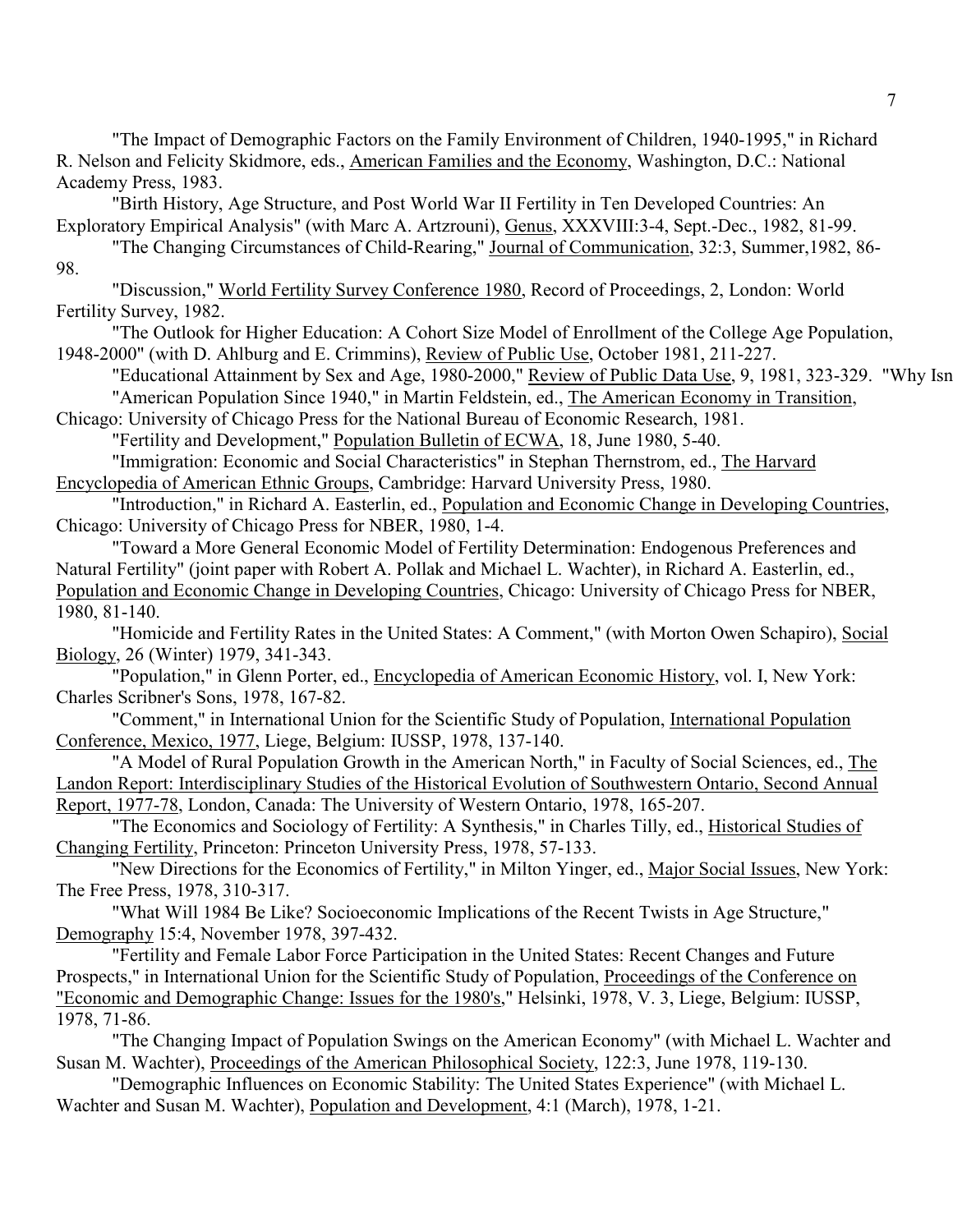"Farms and Farm Families in Old and New Areas: The Northern States in 1860," (joint paper with Gretchen A. Condran and George Alter), in Tamara Hareven and Maris Vinovskis, eds., Family and Population in Nineteenth-Century America, Princeton, New Jersey: Princeton University Press, 1978, 22-84.

"Population Issues in American Economic History: A Survey and Critique," in Robert E. Gallman, ed., Recent Developments in the Study of Business and Economic History: Essays in Honor of Herman E. Krooss, Greenwich, CT: Johnson Associates, 1977, 131-158.

"Factors in the Decline of Farm Family Fertility in the United States: Some Preliminary Results," Journal of American History, LXIII:3 (December), 1976, 600-614.

"Population: The Economics of the Long Run," in Sidney Weintraub, ed., Some Trends in Modern Economic Thought, Philadelphia: University of Pennsylvania Press, 1976, 485-499.

"The Conflict Between Aspirations and Resources," Population and Development Review, 2:3-4, Sept.- Dec., 1976, 417-425.

"Suggestions for the Study of the Economic Growth of the Delaware Valley Area," in Glenn Porter, ed., Regional Economic History: The Mid-Atlantic Area Since 1700, Wilmington, Delaware: Eleutherian Mills-Hagley Foundation, 1976, 17-24.

"A Note on the Recent Fertility Swing in Australia, Canada, England and Wales, and the United States" (joint paper with Gretchen A. Condran), in Hamish Richards, ed., Population, Factor Movements and Economic Development: Studies Presented to Brinley Thomas, Cardiff: The University of Wales Press, 1976, 139-151.

"Summary Remarks," in Conference on Population and Economic Development in Taiwan, December 29, 1975-January 2, 1976, Taiwan: The Institute of Economics, Academica Sinica, 1976, 665-672.

"The Effect of Modernization on Family Reproductive Behavior," in The Population Debate: Dimensions and Perspectives: Papers of the World Population Conference, Bucharest, 1974, Vol. II, New York: United Nations, 1975, 263-277.

"Evolutions demographiques: quelques causes et consequences economiques," Prospectives (July), 1975, 47-72.

"An Economic Framework for Fertility Analysis," Studies in Family Planning, 6:3 (March), 1975, 54- 63.

"Population Change and Farm Settlement in the Northern United States," Journal of Economic History, 36:1 (March), 1976, 45-75.

"Farm Production and Income in Old and New Areas at Mid-Century," in David C. Klingaman and Richard K. Vedder, eds., Essays in 19th Century Economic History, Athens, Ohio: Ohio University Press, 1975.

"Does Economic Growth Improve the Human Lot?" in Paul A. David and Melvin W. Reder, eds., Nations and Households in Economic Growth: Essays in Honor of Moses Abramovitz, New York: Academic Press, Inc., 1974.

"Relative Economic Status and the American Fertility Swing," in Eleanor B. Sheldon, ed., Family Economic Behavior: Problems and Prospects, Philadelphia: J.B. Lippincott for Institute of Life Insurance, 1973.

"Comment," in A. Weintraub, E. Schwartz, and J.R. Aronson, The Economic Growth Controversy, New York: International Arts and Sciences Press, Inc., 1973.

"Commentary," in Meyer H. Fishbein, ed., The National Archives and Statistical Research, Athens, Ohio: Ohio University Press, 1973, 96-98.

"Does Money Buy Happiness," The Public Interest, 3 (Winter), 1973, 3-10.

"Comment on `Demographic Changes and American Economic Development: Past, Present and

Future,'" in E.R. Morss and R.H. Reed, eds., Research Reports, Vol. II, Economic Aspects of Population Change, Commission on Population Growth and the American Future, Wash., D.C.: U.S. Govern. Printing Office, 1973.

"Population" in Neil W. Chamberlin, ed., Contemporary Economic Issues, revised edition, Homewood, Illinois: Richard D. Irwin Inc., 1972, 301-352.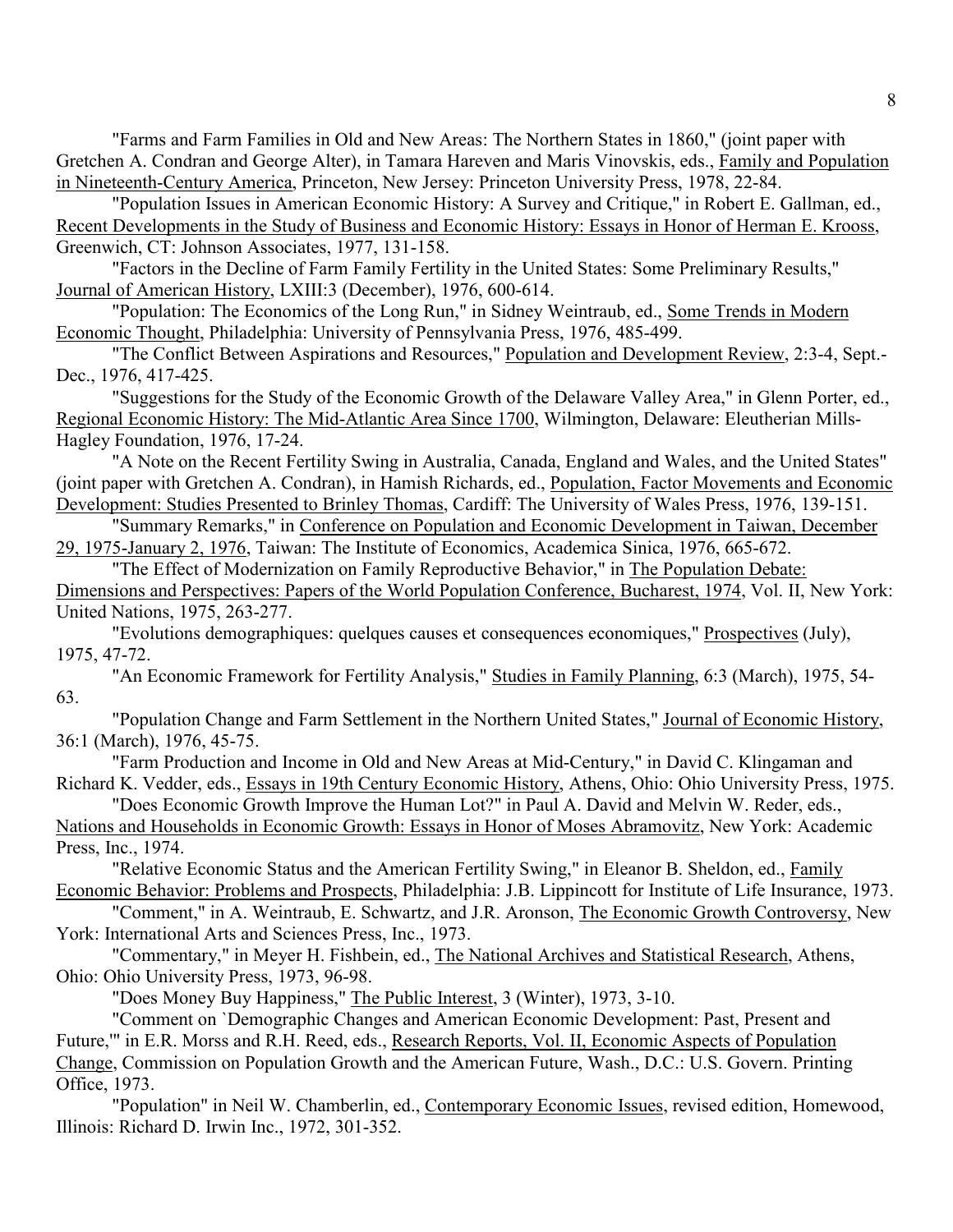"The American Population," in Lance E. Davis, Richard A. Easterlin, and William N. Parker, eds., American Economic Growth: An Economist's History of the United States, New York: Harper and Row, 1972.

"Relations between Population Pressure and Economic and Demographic Change," in International Union for the Scientific Study of Population, International Population Conference: London 1969, Vol. III, Liege, Belgium: IUSSP, 1971, 1661-1674.

"Does Human Fertility Adjust to the Environment?" American Economic Review, LXI:2 (May), 1971, 399-407.

"Towards a Socio-Economic Theory of Fertility: A Survey of Recent Research on Economic Factors in American Fertility," in S.J. Behrman et al, eds., Fertility and Family Planning: A World View, Ann Arbor: University of Michigan Press, 1969, 127-156.

"Comment on 'The Service Industries in the 19th Century"' in Victor R. Fuchs, ed., Production and Productivity in the Service Industries, Studies in Income and Wealth, vol. 34, New York: Columbia University Press, 1969, 352-365.

"Economic Growth: An Overview," International Encyclopedia of the Social Sciences, IV, New York: Macmillan, 1968, 395-408.

"Effects of Population Growth on the Economic Development of Developing Countries," The Annals, vol. 369 (January), 1967, 98-108.

"Economic-Demographic Interactions and Long Swings in Economic Growth," American Economic Review, LVI:5 (December), 1966, 1063-1104.

"On the Relation of Economic Factors to Recent and Projected Fertility Changes," Demography, III, 1966.

"Comments on the Response of Labor Supply to the Demand of Labor," in Robert Aaron Gordon and Margaret S. Gordon, eds., Prosperity and Unemployment, New York: John Wiley, 1966, 126-134.

"Discussion of New Population and Labor Force Projections," 1964 Proceedings of the Business and Economics Section of the American Statistical Association, 1964, 387-392.

"Is There Need for Historical Research on Underdevelopment?" American Economic Review Proceedings, LV:2 (May), 1965, 104-108.

"Long Swings in U.S. Demographic and Economic Growth: Some Findings on the Historical Pattern," Demography, II, 1965, 490-507.

"A Note on the Evidence of History," in C. Arnold Anderson and Mary Jean Bowman, eds., Education and Economic Growth, Chicago: Aldine, 1965, 422-429.

"Comment on GNP Estimates, 1839-1909," in Conference on Research in Income and Wealth, Income and Wealth, vol. 29, 1965, 76-90.

"Comment on the Impact of Puerto Rican Migration to the United States," in Mark Perlman, ed., Human Resources in the Urban Economy, Baltimore: Johns Hopkins Press, 1963, 244-252.

"The American Baby Boom in Historical Perspective," The American Economic Review, LI:5 (December), 1961, 869-911.

"Regional Income Trends, 1840-1950," in Seymour E. Harris, ed., American Economic History, New York: McGraw-Hill, 1961, 525-547.

"Influences in European Overseas Emigration Before World War I," Economic Development and Cultural Change, IX:3 (April), 1961, 331-351.

"Israel's Development: Past Accomplishments and Future Problems," Quarterly Journal of Economics, LXXV (February), 1961, 63-86.

"Implications of the Demographic History of Developed Countries for Present-Day Underdeveloped Nations," Comparative Studies in Society and History, II:3 (April), 1960, 374-378.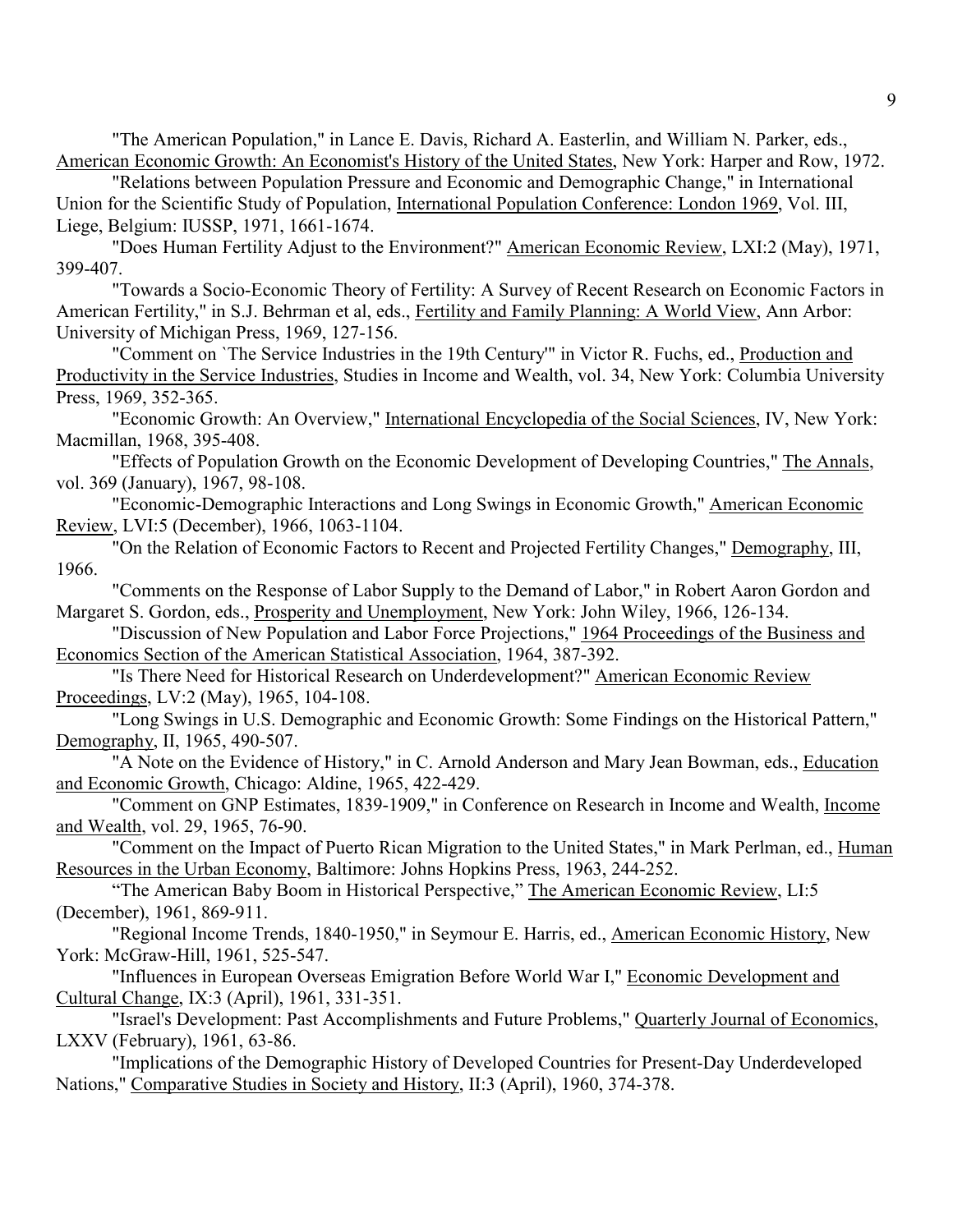"Population Change and the Demand for Services: A Comment," in Universities-National Bureau Committee for Economic Research, Demographic and Economic Change in Developed Countries, Princeton: Princeton University Press, 1960, 517-521.

"Interregional Differences in Per Capita Income, Population, and Total Income, 1840-1950," in Conference on Research in Income and Wealth, Trends in the American Economy in the Nineteenth Century, Studies in Income and Wealth, vol. 24, Princeton: Princeton University Press, 1960, 73-140.

"Long Term Regional Income Changes: Some Suggested Factors," Papers and Proceedings of the Regional Science Association, vol. IV, 1958.

"The Income Side: Some Theoretical Aspects," in Conference on Research in Income and Wealth, V. 22, Princeton: Princeton University Press, 1957.

"The Conceptual Basis of National Income Statistics--A Re-Examination of Some Basic Issues: A Comment," in ibid.

"Conceptual Issues of Regional Income Estimation: A Comment," in Conference on Research in Income and Wealth, Regional Income, Studies in Income and Wealth, 21, Princeton Univ. Press, 1957.

"An Interpretation of the Kuznets and Department of Commerce Income Concepts in Terms of the Department of Commerce Figures, 1929/1950," Review of Economics and Statistics (February), 1953.

"Principal Consultant, Chapter F," National Income and Wealth, Historical Statistics of the United States: Colonial Times to 1957, Washington, D.C.: Government Printing Office, 1960.

Doctoral Dissertation: "Some Conceptual Aspects of the Comparative Measurement of Economic Growth," microfilmed, 1953.

#### **Recent Reviews and Review Articles:**

 Review of Tim Kasser, The High Price of Materialism, Cambridge, MA: MIT Press, 2002, Contemporary Sociology, January 2004.

"Review of Eric Jones, The Record of Global Economic Development, Northampton, MA: Edward Elgar, Journal of Economic Literature, 63:1, March 2003, 307-308.

 Review of James C. Riley, Rising Life Expectancy: A Global History, Cambridge: Cambridge University Press, 2001, in EH.NET, http://www.eh.net/bookreviews/library/easterlin.

 Review of Bruno S. Frey and Alois Stutzer, Happiness and Economics: How the Economy and Institutions Affect Well-Being, Princeton, N.J.: Princeton University Press, 2002, in Journal of Economic Literature, XLI (March 2003), 216-218.

"Review of Simon Kuznets, Modern Economic Growth: Rate, Structure and Spread," Economic History Services, Oct. 29, 2001, URL: http:www.eh.net/bookreviews/library/easterlin.shtml.

"Review of Robert William Fogel, The Fourth Great Awakening and the Future of Egalatarianism. Chicago: University of Chicago Press, 2000 in Population and Development Review, 2000, 26:4 (December), 829-831.

Review of Lee A. Craig, To Sow One More Acre: Childbearing and Farm Productivity in the Antebellum North. Baltimore: Johns Hopkins Press, 1993. In Journal of American History, December 1994, 1312-1313.

"Review of Frank S. Levy and Richard C. Michel, The Economic Future of American Families, Population and Development Review, 17:3, (September) 1991, 536-537.

"Toward the Cumulation of Demographic Knowledge," Review of Coale, Ansley J. and Susan Cotts Watkins, eds., The Decline of Fertility in Europe, Princeton: Princeton University Press, 1985, in Sociological Forum, 2:4 (Fall), 1987, 835-842.

"World Development Report 1984," Population and Development Review,11:1(March) 1985,113-119.